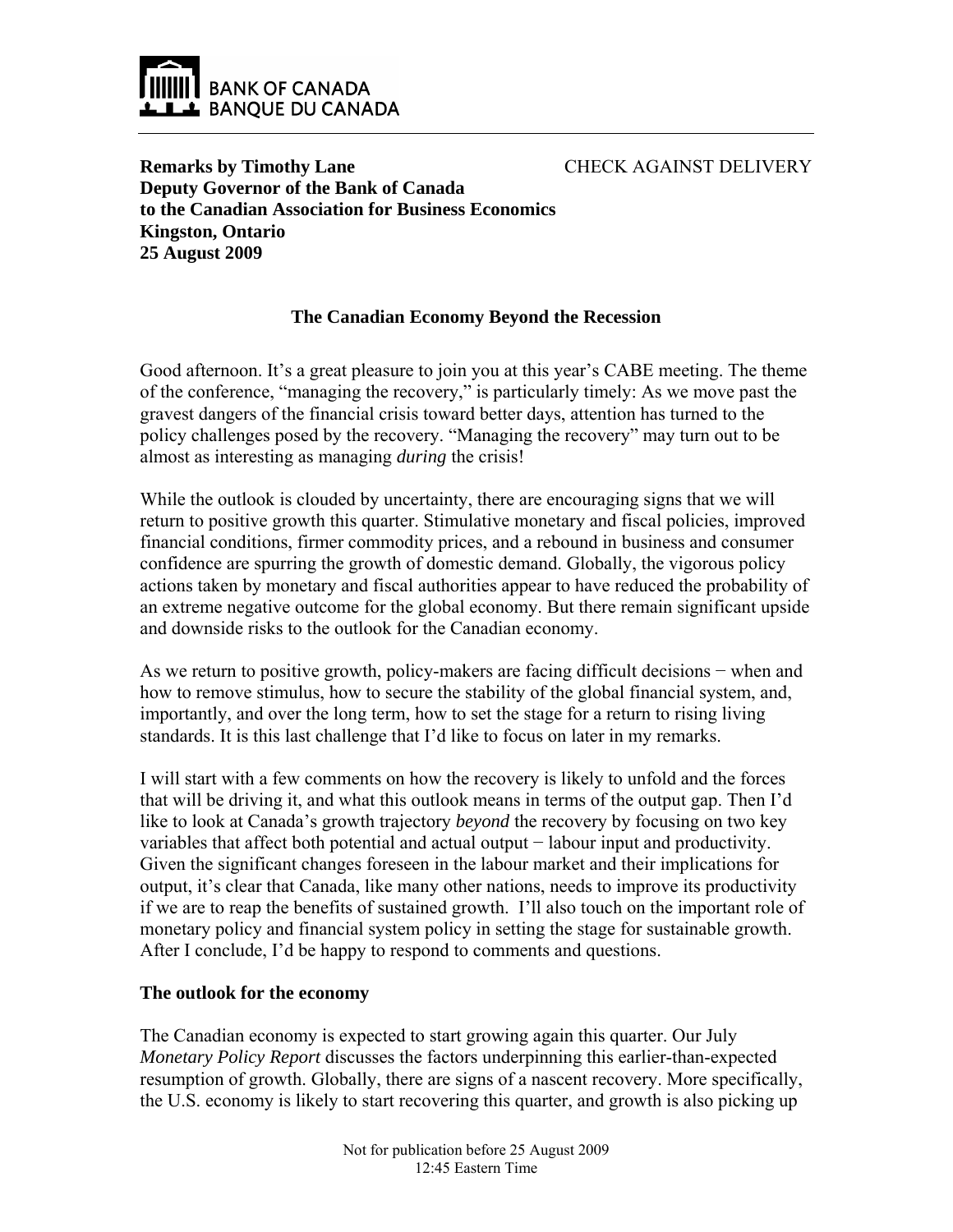again in China, a major source of demand for raw materials. In Canada, domestic demand is strengthening, supported by improved financial conditions, a rebound in consumer and business confidence, and firmer commodity prices. We are projecting Canada's GDP growth at -2.3 per cent for 2009, 3.0 per cent for 2010, and 3.5 per cent for 2011.

Canada's economic recovery will be supported by a combination of factors, which is likely to make it somewhat more robust than elsewhere. First, the composition of economic activity in the United States as it recovers will prove favourable to Canadian exporters − as the sectors hit hardest by the recession, such as housing and automobiles, rebound. Second, Canada's relatively well-functioning financial system will enable credit to meet the needs of an expanding economy. A third supportive factor is the underlying strength of household, business, and government balance sheets. These favourable circumstances are expected to support the return to economic growth, with the output gap closing by mid-2011.

Of course, many uncertainties remain − and economic forecasters are notoriously more prone to error around turning points in the cycle. The July *MPR* identifies the upside risk of economic momentum in Canada being stronger and more sustained than expected. On the downside, the risks relate mainly to the external sector. There is a possibility that financial conditions may normalize more slowly than expected, and further setbacks cannot be precluded. Two downside risks require elaboration.

First, it's important to bear in mind that a good deal of the impetus for the recovery, in Canada and worldwide, is coming from the public sector − from policy actions by governments and central banks. The scale of fiscal expansion has been quite substantial. Monetary policy has also been eased aggressively, bringing policy interest rates close to their effective lower bound in most advanced economies. In Canada, the target overnight rate of  $\frac{1}{4}$  per cent is reinforced by our conditional commitment to keep the rate at its current level until the middle of next year. This monetary easing counters other factors − such as tighter lending conditions and wider-than-usual yield spreads on corporate bonds − that would otherwise have resulted in tighter overall financial conditions. Other central banks, given the situations they have been facing, have gone even further by providing additional stimulus through quantitative and/or credit easing. In many countries, the authorities have also had to provide substantial direct support to financial institutions facing difficulties. Although we have been spared that in Canada, this support has been an important bolster for the global recovery. While these policy actions have been timely and effective, they imply that the incipient recovery depends to a considerable degree on official action. At what stage will private demand be robust enough to make the recovery self-sustaining? Clearly, we haven't reached that point yet.

A second important risk is the possibility of persistent strength in the Canadian dollar, which would work against the positive factors that I mentioned earlier. The recent rise in the dollar is, in part, a reflection of the same factors that are leading to a recovery in Canada, notably the rebound in commodity prices. It is also a result of a more generalized weakening of the U.S. dollar, as global financial conditions normalize. Other things being equal, a persistently strong Canadian dollar would reduce real growth and delay the return of inflation to target. If a stronger dollar were to alter the path of projected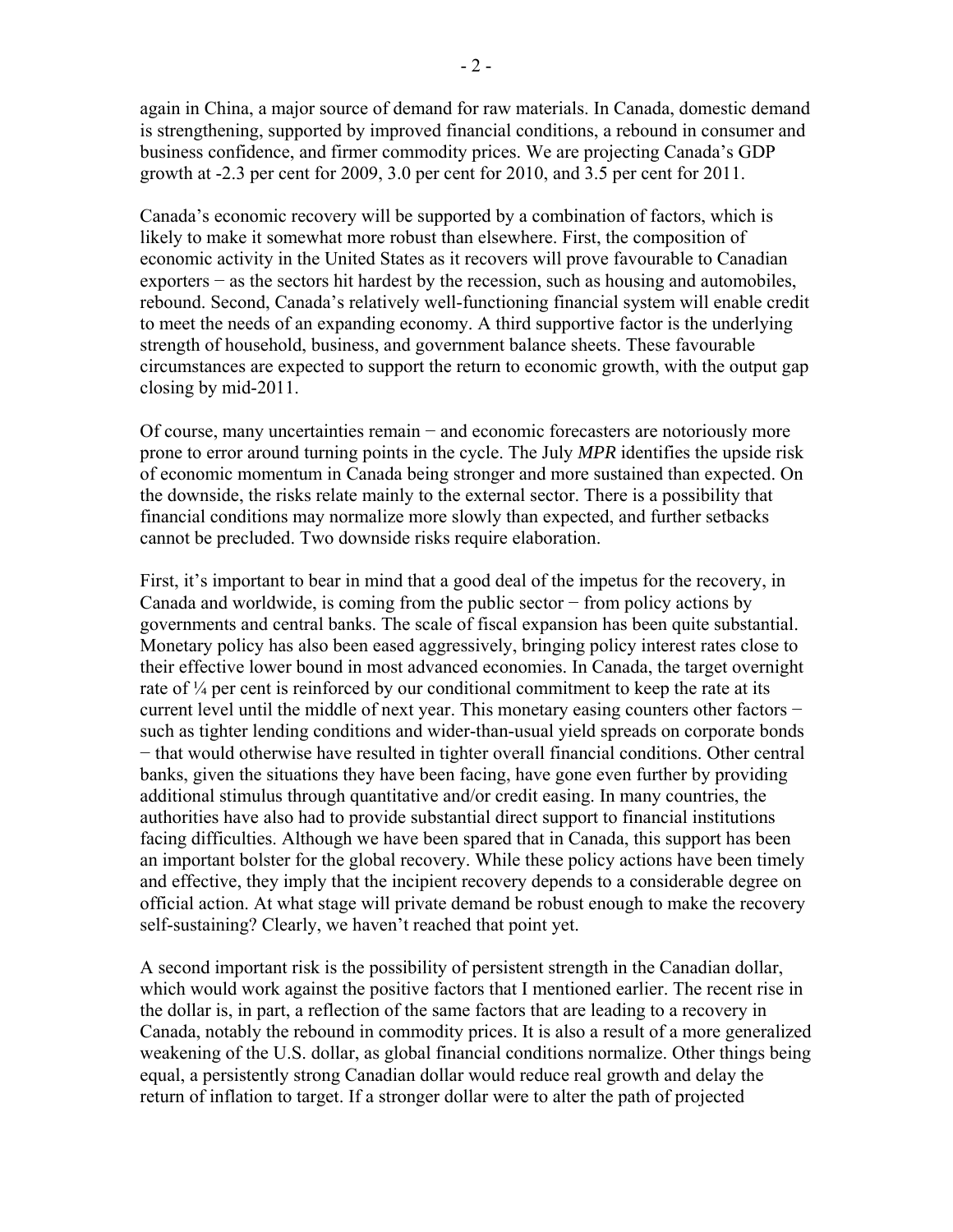inflation relative to that presented in our July *Monetary Policy Report*, we would need to take that into account. As we have said before, even though we are at the effective lower bound for our policy rate, we retain considerable flexibility through the use of unconventional monetary policy instruments, including quantitative easing.

#### **The output gap and the evolution of potential output**

I'll now turn to the output gap and potential output. The output gap is the difference between actual and potential output − with the latter defined as the level of output that can be achieved with existing labour, capital, and technology *without* putting sustained upward pressure on inflation. The concept has been much maligned, partly because it is not an observed variable, and it is subject to considerable measurement problems. However, it remains a convenient "shorthand" for characterizing underlying inflation pressures, and for bridging between the current conjuncture and the factors that will condition economic growth over the medium term, as the output gap is closed. Our current situation of excess supply (a negative output gap) implies, all else being equal, that core CPI inflation can be expected to decline and then recover as actual output growth exceeds potential, while the level of output returns to potential.

The output gap is best used to complement more detailed and micro-founded analysis, particularly that captured in more formal models. For example, our main projection model for the Canadian economy, ToTEM, has a structure that is based on explicit assumptions about firms' profit objectives and the constraints that they face when setting prices. As a result, the output gap is not a direct determinant of inflation in ToTEM, in the sense that when firms set prices, they do not explicitly take account of the aggregate output gap. More generally, we pay attention to a variety of indicators of inflationary pressures, such as core inflation, yield curves, and credit indicators.<sup>1</sup> I should emphasize that we don't use any of these indicators in isolation nor in a mechanical fashion. We use a good deal of judgment in interpreting changes in the economy, as well as in making monetary policy decisions.

Now, three quarters after the onset of a severe recession, the output gap has widened substantially. This is indicated by the fact that output is now below its trend level, as represented by the Bank of Canada's conventional measure of the output gap, and corroborated by other indicators of excess supply.<sup>2</sup> For example, the Bank's summer *Business Outlook Survey* showed that the percentage of firms that would have difficulty meeting an unanticipated increase in demand remained at an exceptionally low level. Most labour market indicators also mirror the weakness in product markets, and jobs continue to be lost. After reviewing all the indicators of capacity pressures and the

 $\overline{a}$ 

<sup>1</sup> The Bank's main indicators of capacity and inflation pressures can be found on our website at  $\langle$  http://bankofcanada.ca/en/rates/indinf.html  $>$ .

 $2 \text{ The conventional measure of the output gap reached } -4.3 \text{ per cent in the second quarter of } 2009.$  However, this measure tends to have a higher margin of error around turning points in the economy. For a discussion of potential problems in estimating the output gap at the end of a sample, see J.-P. Cayen and S. van Norden, "The Reliability of Canadian Output-Gap Estimates," *North American Journal of Economics and Finance* 16, no. 3 (2005): 373–393.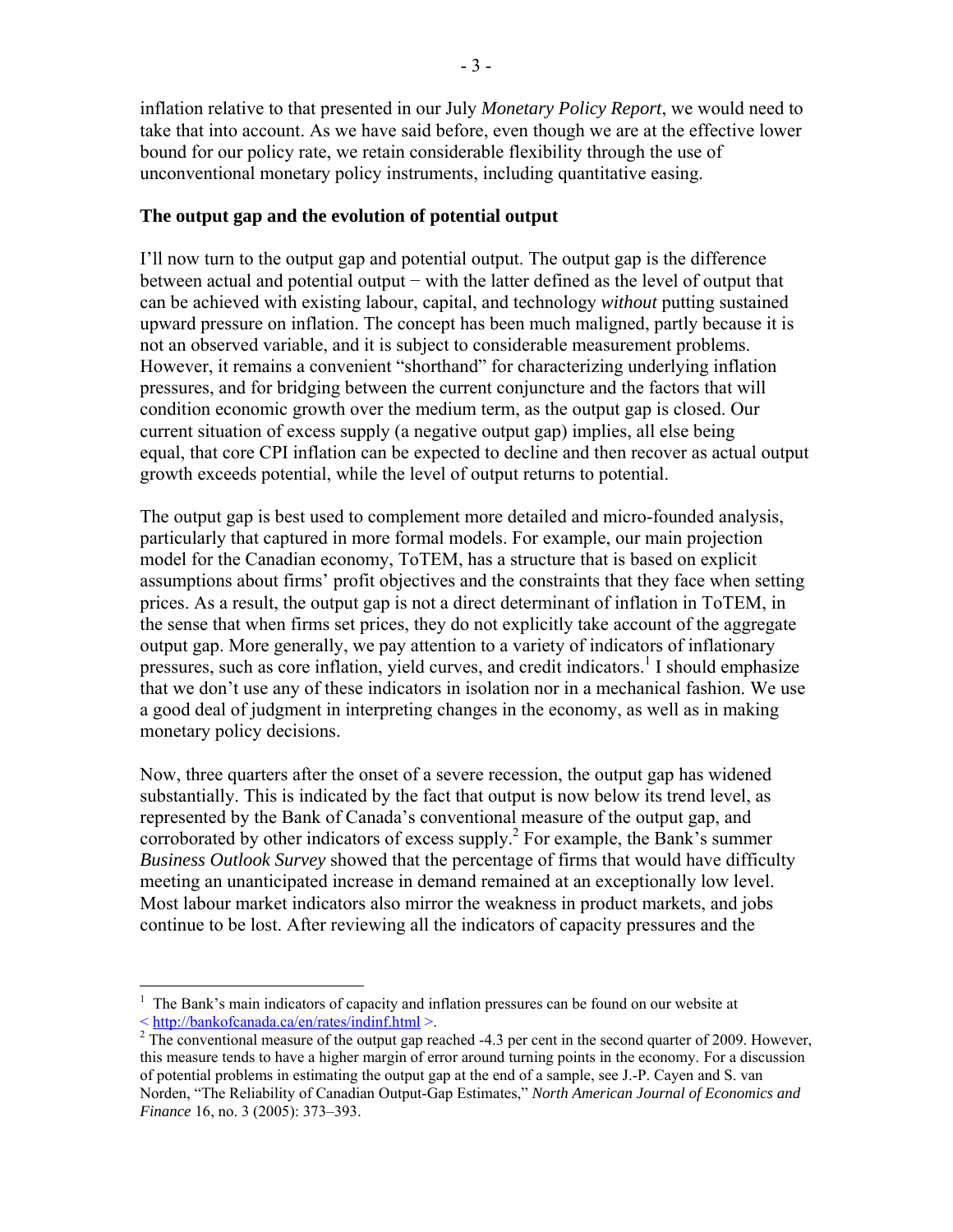ongoing restructuring in the Canadian economy, the Bank judged that the economy was recently operating about 3.5 per cent below its production capacity.

While the usual premise is that the output gap will close over time, the interesting question is *how* this will occur. In the current circumstances, we believe that it will come about both through lower potential and increased output.

There are several reasons to expect potential output to be altered by a major recession. In particular:

- Some of the decline in employment may turn out to be persistent—for instance, because high unemployment may discourage workers from seeking employment or because workers' job skills may deteriorate during long spells of unemployment. Labour displacement associated with firm closures and mass layoffs tends to increase during recessions, adding to structural unemployment, particularly for older displaced workers.
- The lower level of investment during the recession translates into lower productive capacity. In addition, plant closures mean that some capital is effectively scrapped (although this is not fully reflected in the measured capital stock).
- Total factor productivity may either increase or decrease, at least temporarily. It could decrease as spending on research and development declines, and as workers' job-specific human capital is lost as they find employment in different sectors. It could also increase if, for example, the recession weeds out the lessproductive activities associated with a pre-crisis "bubble economy," or stimulates efficiency gains through changes in work practices.
- There is also evidence that recessions associated with financial crises are more severe and more protracted than other recessions, and that a financial crisis negatively and permanently affects potential output – as highlighted in a recent paper by Carmen Reinhart and Ken Rogoff.<sup>3</sup>

These forces are at work worldwide, as economies absorb the impact of the global recession. A recent OECD study analyzed the factors influencing potential output across the advanced economies, and traced the implications for growth through  $2017<sup>4</sup>$ . This study concluded that growth will be slower, to varying degrees, in most countries.

Similar forces are at work in Canada. In our April *Monetary Policy Report*, we lowered our estimate of potential output for the 2009-2011 period. Here, one key consideration is the structural changes under way in key sectors of the Canadian economy − notably, automobiles, energy, and forest products. We were also taking account of the sharp drop in investment that has taken place, particularly for machinery and equipment. As a result, we expected potential output growth to slow to 1.1 per cent in 2009, and then pick up

 $\overline{a}$ 3 C. Reinhart and K. Rogoff, "The Aftermath of Financial Crises," *American Economic Review—Papers*  and Proceedings (May 2009): 466-72.

D. Furceri and A. Mourougane, "The effect of financial crises on potential output: New empirical evidence from OECD countries" (Working Paper No. 699, OECD Economics Department, 22 May 2009). Available at:

<sup>&</sup>lt; http://www.olis.oecd.org/olis/2009doc.nsf/LinkTo/NT00002D9A/\$FILE/JT03265117.PDF >.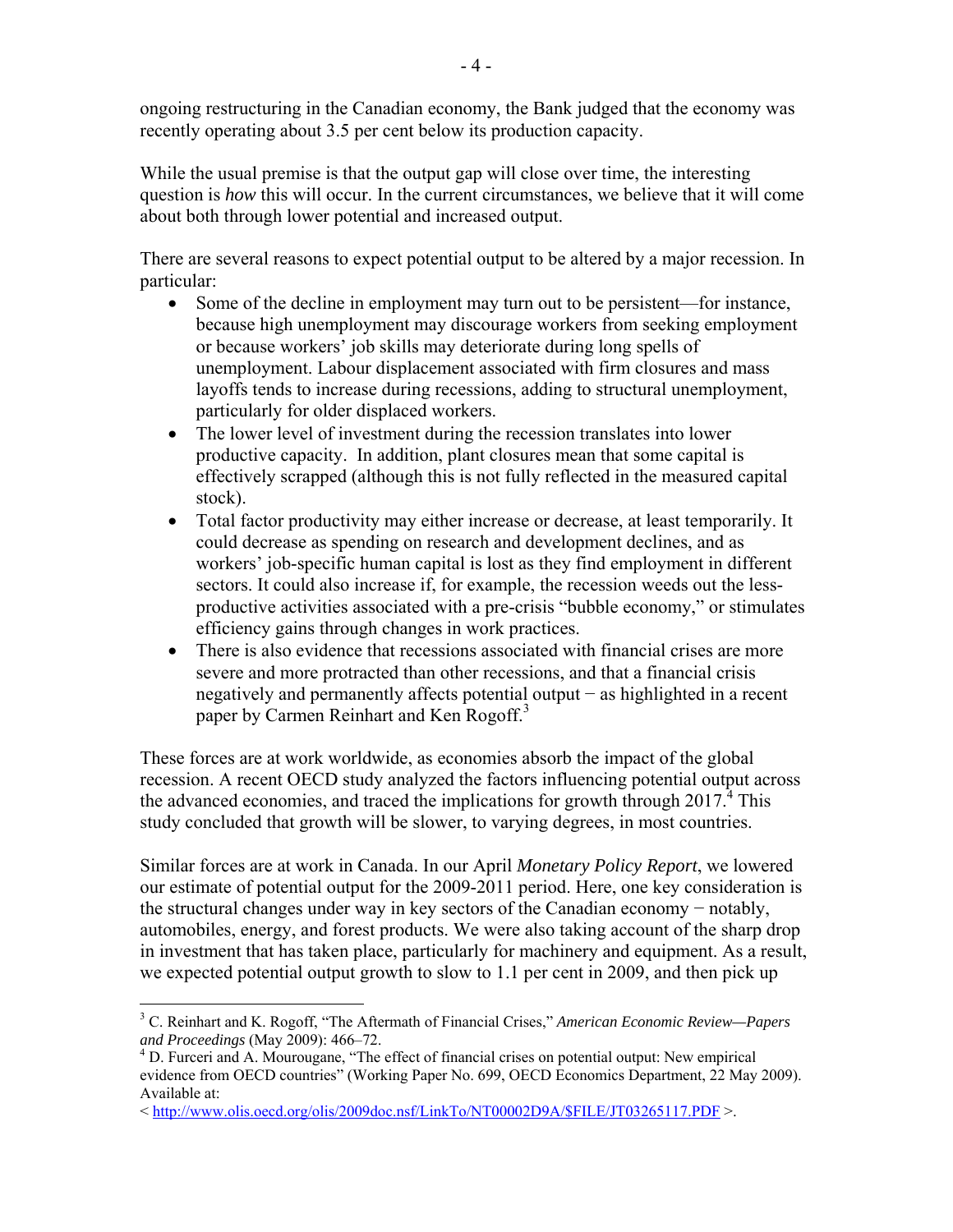gradually to 1.5 per cent in 2010 and to 1.9 per cent in 2011.<sup>5</sup> We will be reviewing this estimate in the October *Monetary Policy Report*.

So, that's the outlook for the medium term. Let me turn now to examine the evolution of potential growth over the long term. I'll discuss each of the two components, trend labour input and trend labour productivity, emphasizing longer-term trends and reflecting on how these trends may have been affected by the current recession.

#### **Labour input: A drag on potential output growth**

For the past 30 years, Canada, like some other nations, has been sailing with a favourable wind at its back. Potential output has increased fairly steadily at about 2.7 per cent per annum, largely because of long-term increases in labour input − that is, the total hours supplied by the labour force. Since 1977, trend labour input − a function of population, the labour force employment rate, and the change in average weekly hours worked − has grown about 1.6 per cent annually. Some key factors here have been the growth of the working-age population as baby boomers reached working age and, to a lesser extent, the increased participation of women in the labour force.

Over the next few years, these trends will begin to lose steam. Those on the leading edge of the baby boom are now in their 60s. Growth in the working-age population is slowing, and participation rates are declining. As these changes work their way through the population, they will have a dampening effect on trend labour input.  $6$  As well, the dependency ratio is likely to double over the next 20 years.<sup>7</sup> The demographic challenges that we have been worrying about for years have started to arrive.

Immigration is not likely to diminish this challenge significantly. Even a large increase in immigration would be unlikely to provide a major offset to the projected downward trend of labour input.<sup>8</sup>

How will these trends be affected by the financial crisis and recession? One potential mitigating factor is the negative wealth effect that households have experienced over the past year. This loss of wealth could lead some older workers to defer retirement or even to re-enter the workforce − and there is anecdotal evidence suggesting that this may be

1

<sup>5</sup> The Bank's previous estimates, as presented in the October 2008 *Monetary Policy Report*, were for growth of potential output of 2.4 per cent in 2009 and 2.5 per cent in 2010 and 2011. 6

R. Barnett, "Trend Labour Supply in Canada: Implications of Demographic Shifts and the Increasing Labour Force Attachment of Women," *Bank of Canada Review* (Ottawa: Bank of Canada, Summer 2007): 5–18. Available at:

<sup>&</sup>lt; http://www.bankofcanada.ca/en/review/summer07/barnett.pdf >. 7

<sup>&</sup>lt;sup>7</sup> The dependency ratio is the ratio of the population typically not of working age (the *dependent* part) to those typically of working age (the *productive* part). In published international statistics, the dependent part usually includes those under the age of 15 and over the age of 64. This estimate comes from Banerjee and Robson (2009) (see next footnote).

<sup>&</sup>lt;sup>8</sup> See, for example, R. Banerjee and W.B.P. Robson, "Faster, Younger, Richer? The Fond Hope and Sobering Reality of Immigration's Impact on Canada's Demographic and Economic Future" (C.D. Howe Institute *Commentary*, Issue 291, July 2009). Available at:

<sup>&</sup>lt; http://www.cdhowe.org/pdf/commentary\_291.pdf >.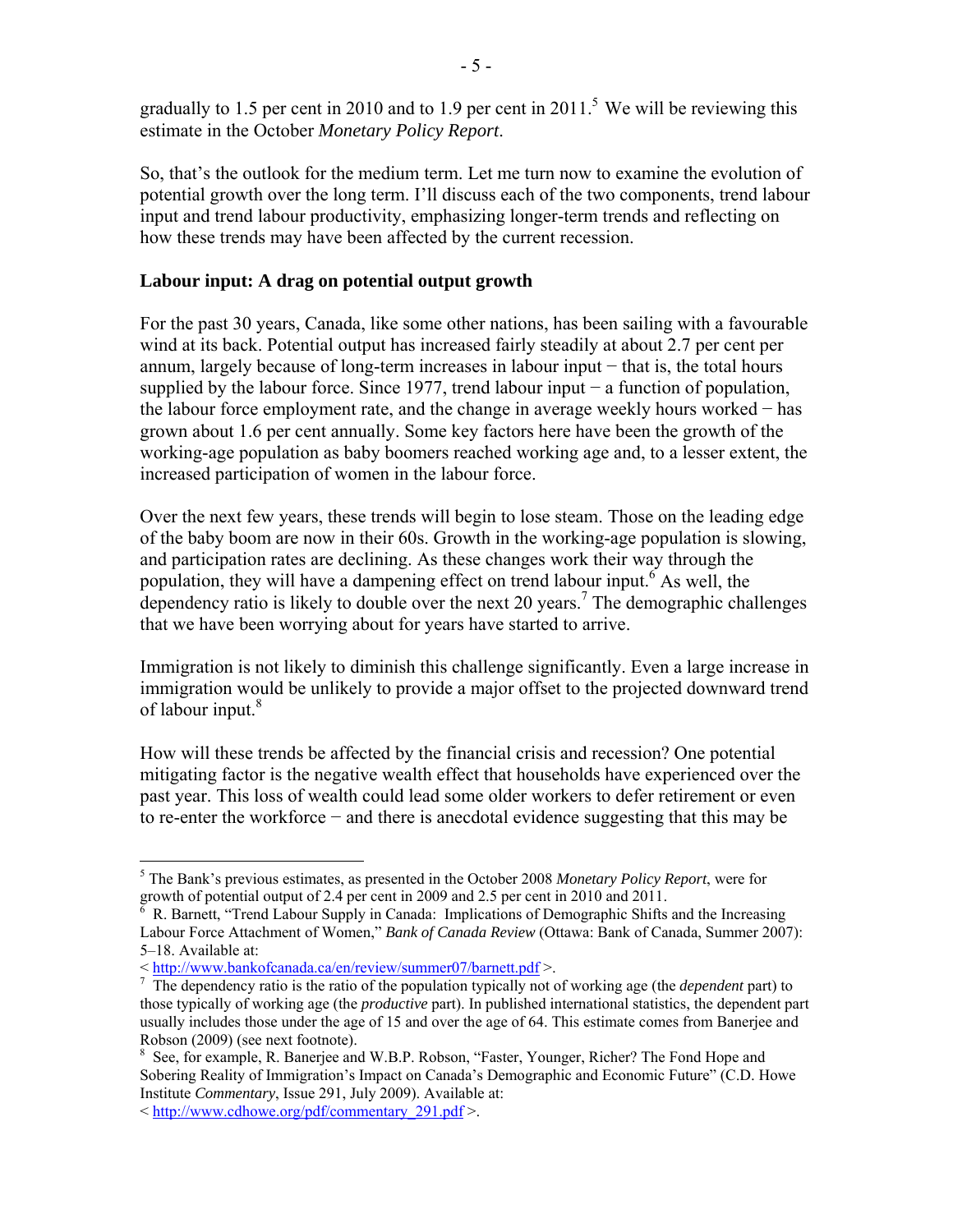happening. But our estimates suggest that such an effect is likely to be small − perhaps 0.1 or 0.2 percentage points for one to three years into the future. In the larger scheme of things, it is thus unlikely to provide any significant offset to the projected long-term decline in labour input.

Working in the other direction, the recession has resulted in sharply higher unemployment, and some of that unemployment may persist. During recessions, longterm spells of unemployment become more prevalent, and such spells can impair workers' ability to find other jobs. Some workers become discouraged and drop out of the workforce. Scenarios from the OECD suggest that such longer-term unemployment will dampen potential output growth in Canada as well as in other countries over the next few years.

In sum, the recession has not altered the basic situation: The favourable conditions we've had over the past decades are no longer with us – and indeed, we are about to face some headwinds. This sobering outlook for the likely evolution of labour input leaves one other possibility for boosting potential output: improved labour productivity.

# **Labour productivity: The key to increased living standards**

Compared with other countries, the growth of labour productivity in Canada over the past decade has been disappointing. After some promising signs of improvement in the late 1990s, average labour productivity growth from 2000 to 2008 has been only about 1 per cent, well below the 2.6 per cent level achieved in the United States over the same period. Canada's productivity ranking has gone from third out of 20 countries in the OECD in 1960 to 17th out of the current 30 members.

What accounts for this disappointing performance, and is it likely to continue beyond the recession? Three factors help to explain the situation. First, relative to other countries, especially the United States, workers in Canada have lower amounts of capital with which to do their jobs. But particularly striking is the fact in Canada, Information and Communications Technology (ICT) capital is half the amount per worker in the United States. A study by Andrew Sharpe reveals that Canada's ICT investment gap relative to the United States is not primarily related to industrial structure and firm size; in fact, the gap exists in most industries.<sup>9</sup> This is important because ICT capital investment has been linked to stronger multifactor productivity growth in many countries, as firms reorganize their workplaces to take advantage of new technology. Bank of Canada research suggests that the contribution of ICT capital to productivity growth over the first half of this decade has been considerable. $^{10}$ 

A second, and related, factor is Canada's poor record on innovation. In a recent report, Peter Nicholson concluded that "too many businesses in Canada are technology

 $\overline{a}$ 

<sup>&</sup>lt;sup>9</sup> A. Sharpe, "What Explains the Canada-US ICT Investment Gap?" (Research Report 2005-2006, Centre for the Study of Living Standards (CSLS), December 2005).<br><sup>10</sup> D. Leung and Y. Zheng, "What Affects MFP in the Long Run?: Evidence from Canadian Industries"

<sup>(</sup>Working Paper No. 2008-4, Bank of Canada, 2008). Available at:

<sup>&</sup>lt; http://www.bankofcanada.ca/en/res/wp/2008/wp08-4.html >.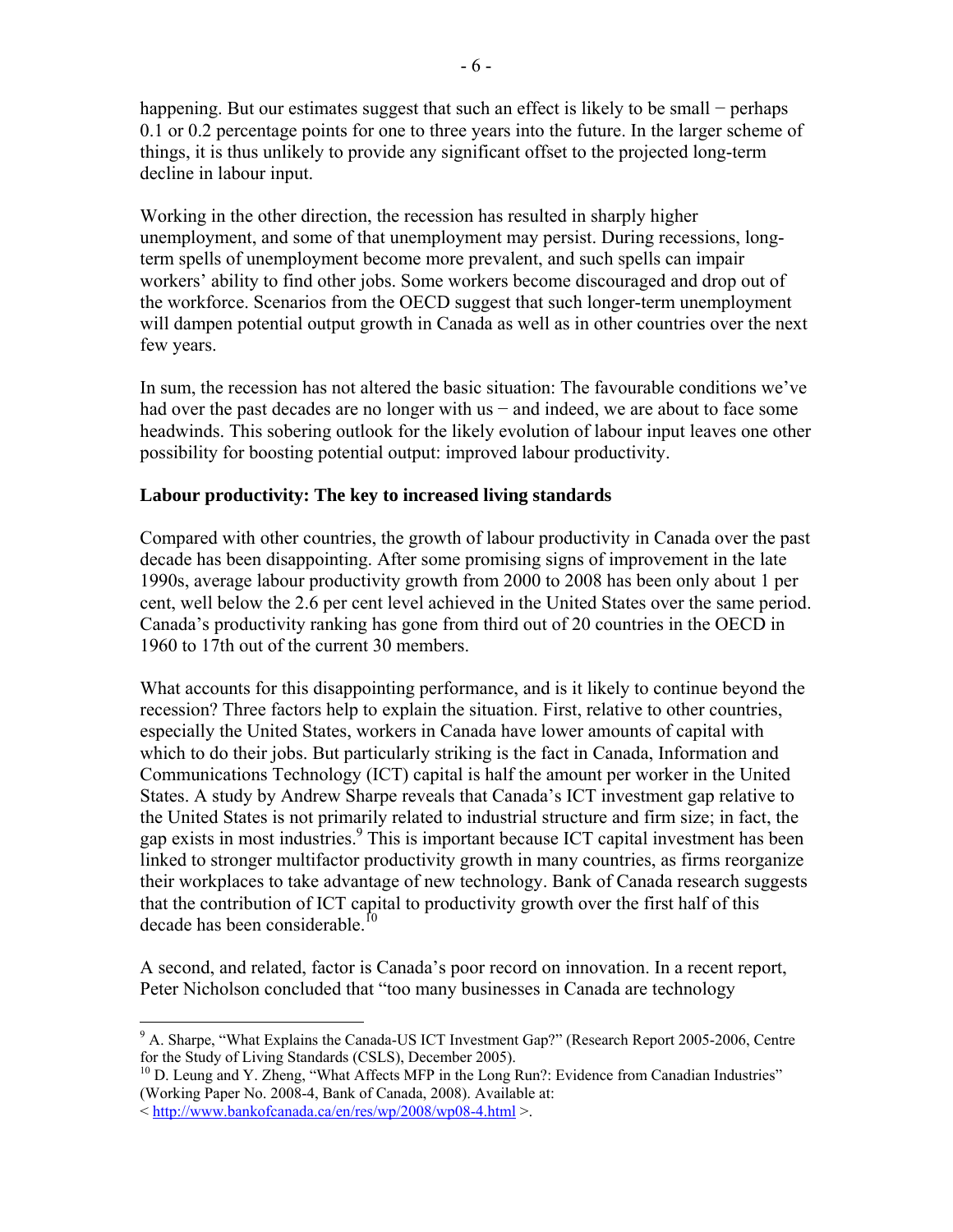followers, not leaders" and stressed the need for "innovation-based business strategies."<sup>11</sup> Canada stands only 16th within the OECD in the intensity of business research and development. Moreover, this situation exists despite the fact that Canada would appear to have all the ingredients needed for innovation: a highly educated work force, flexible labour markets, and high rates of firm entry and exit.<sup>12</sup>

A third influence on aggregate productivity growth is the reallocation of capital and labour across firms. Recent Bank of Canada research suggests that job reallocation across firms is a significant positive factor explaining Canadian labour productivity growth over the 1992-2006 period.<sup>13</sup> This in turn suggests that such reallocation may be associated with more efficient economic specialization and the adoption of new work practices. Of course, the short-run effects are likely to be negative, since it takes time and training for workers who have been reallocated to become fully productive. Thus, when the economy undergoes major structural changes − such as at the present time − productivity growth may suffer in the short term and then recover − perhaps even to a higher rate − but only with a  $\log^{14}$ 

Interestingly, a recent study by John Baldwin and Wulong Gu, using a growth-accounting framework, shows results consistent with the three influences just discussed – that is, multi-factor productivity (MFP), rather than capital intensity, is the main culprit in Canada's lagging productivity performance. They note that two industries in particular − mining and oil and gas extraction and manufacturing − account for much of the slowdown in MFP growth in this decade.<sup>15</sup>

Against this background, we can consider the implications of the global financial crisis and recession for Canada's future productivity growth. Productivity growth tends to vary over the cycle, declining in the downturn and then rising during the recovery as labour is more fully utilized. But the recession may also have more persistent implications for productivity growth. First, investment has fallen off sharply, which in turn reduces the growth of capital per worker − even as labour is shed. And, because capital investment often embodies new technology, reduced investment will dampen MFP growth. Second, investment in research and development is likely to suffer even more in the downturn.

 $\overline{a}$ 

<sup>&</sup>lt;sup>11</sup> P. Nicholson, "Innovation and Business Strategy: Why Canada Falls Short," *International Productivity Monitor*, No. 18 (Spring 2009): 51–71. Available at:

 $12$  R. Dion, "Interpreting Canada's Productivity Performance in the Past Decade: Lessons from Recent Research," *Bank of Canada Review* (Ottawa: Bank of Canada, Summer 2007): 19–32. Available at:

 $^{13}$  D. Leung and S. Cao, "The Changing Pace of Labour Reallocation in Canada: Causes and Consequences," *Bank of Canada Review* (Ottawa: Bank of Canada, Summer 2009): 31–44. Available at: <br>< http://www.bankofcanada.ca/en/review/summer09/leung.pdf >.

<sup>&</sup>lt;sup>14</sup> Statistics Canada research (J. Baldwin and W. Gu, "Competition, Firm Turnover and Productivity Growth" (Economic Analysis Research Paper Series No. 042, Statistics Canada, September 2006)) suggests that the longer-run gains can be large. For example, roughly 35 per cent of labour productivity gains in manufacturing over the 1989-1999 period were attributed to labour reallocation across firms.

<sup>&</sup>lt;sup>15</sup> J. Baldwin and W. Gu, "Productivity Performance in Canada 1961 to 2008: An Update on Long-Term Trends" (*The Canadian Productivity Review*, Research Paper No. 025, Statistics Canada, August 2009). Available at:

 $\leq$  http://www.statcan.gc.ca/bsolc/olc-cel/olc-cel?catno=15-206-X2009025&lang=eng  $\geq$ .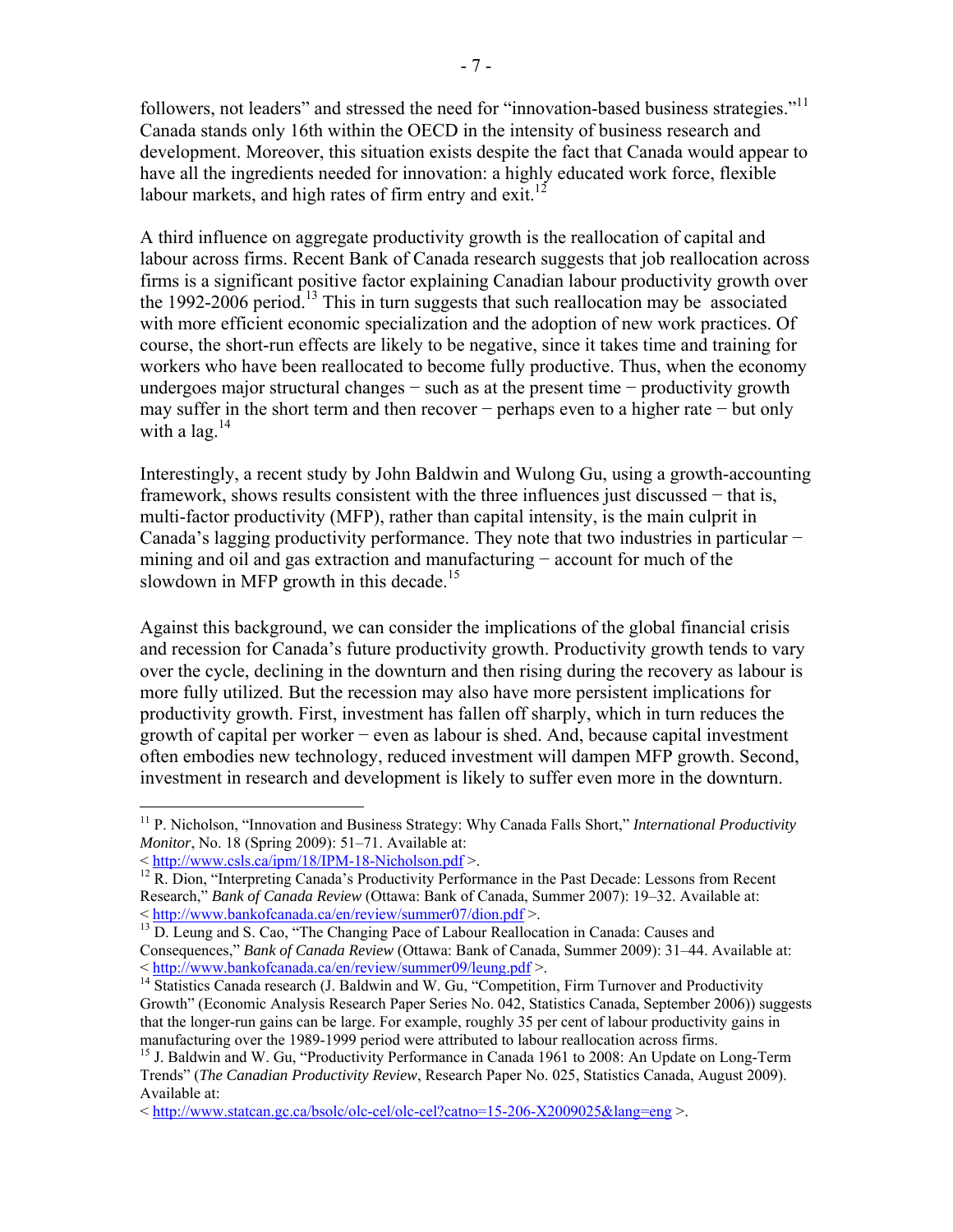Third, as I noted earlier, the ongoing process of sectoral adjustment and reallocation of resources dampens productivity growth during the adjustment process. The adjustments now occurring in several sectors of the Canadian economy, including automobiles and forest products, are a particularly important example. Both physical capital and human capital − in the form of industry-specific and firm-specific skills − are also inevitably lost in such an adjustment.

Although the recession is likely to exert some drag on productivity growth over the near term, two factors may provide a boost over the longer term. First, in the wake of a recession, resources may be reallocated to more productive uses, which would tend to stimulate productivity growth, once adjustment costs have been borne. Second, the shock we have experienced over the past two years may serve as a "wake-up call" to the financial system, resulting in better scrutiny of investment projects. This latter point leads me to a specific topic on which I would like to touch briefly: the role of the financial sector in aggregate productivity growth.

# **The financial sector and productivity**

As services take on an increasingly important role in the Canadian economy, improving the productivity of services will grow in importance. The financial sector is key to productivity for two reasons. First, financial services are an important and growing sector of the Canadian economy in their own right − accounting for close to one-fifth of real output.<sup>16</sup> Second, the financial sector plays a pivotal role in the allocation of resources, and hence to productivity growth throughout the economy.

How productive is the Canadian financial services sector? Data from Statistics Canada point to a possibly worrisome trend. Productivity growth in this sector has declined from an average of 2.8 per cent per year in the 1990s to just over one-half per cent in this decade.

But there is an important caveat here. As you know, financial services, particularly banking and insurance, pose unique measurement difficulties, both in gauging the value of output and in finding an appropriate price series to deflate it. Given that different countries measure these things differently, international comparisons can sometimes be misleading. That said, if we compare Canada with the United States, our own research suggests that generally, the productivity of Canadian banks compares favourably with the productivity of U.S. banks.<sup>1</sup>

I said that the productivity of the financial sector also has implications for the wider economy. Since the financial sector helps to allocate resources efficiently, productivity gains in this sector are apt to fuel productivity gains more generally. More efficient allocation of credit means better-targeted loans and a lower cost of capital for firms.

1

<sup>&</sup>lt;sup>16</sup> The "FIRE" sector of the economy − finance, insurance, and real estate – accounted for about 18.5 per cent of real output in 2000 and just over 20 per cent in 2008, based on 2002 constant prices.

<sup>17</sup> J. Allen, W. Engert, and Y. Liu, "Are Canadian Banks Efficient? A Canada-U.S. Comparison," *Financial System Review* (Ottawa: Bank of Canada, December 2006): 61–65. Available at:

<sup>&</sup>lt; http://www.bankofcanada.ca/en/fsr/2006/research\_1206.pdf >.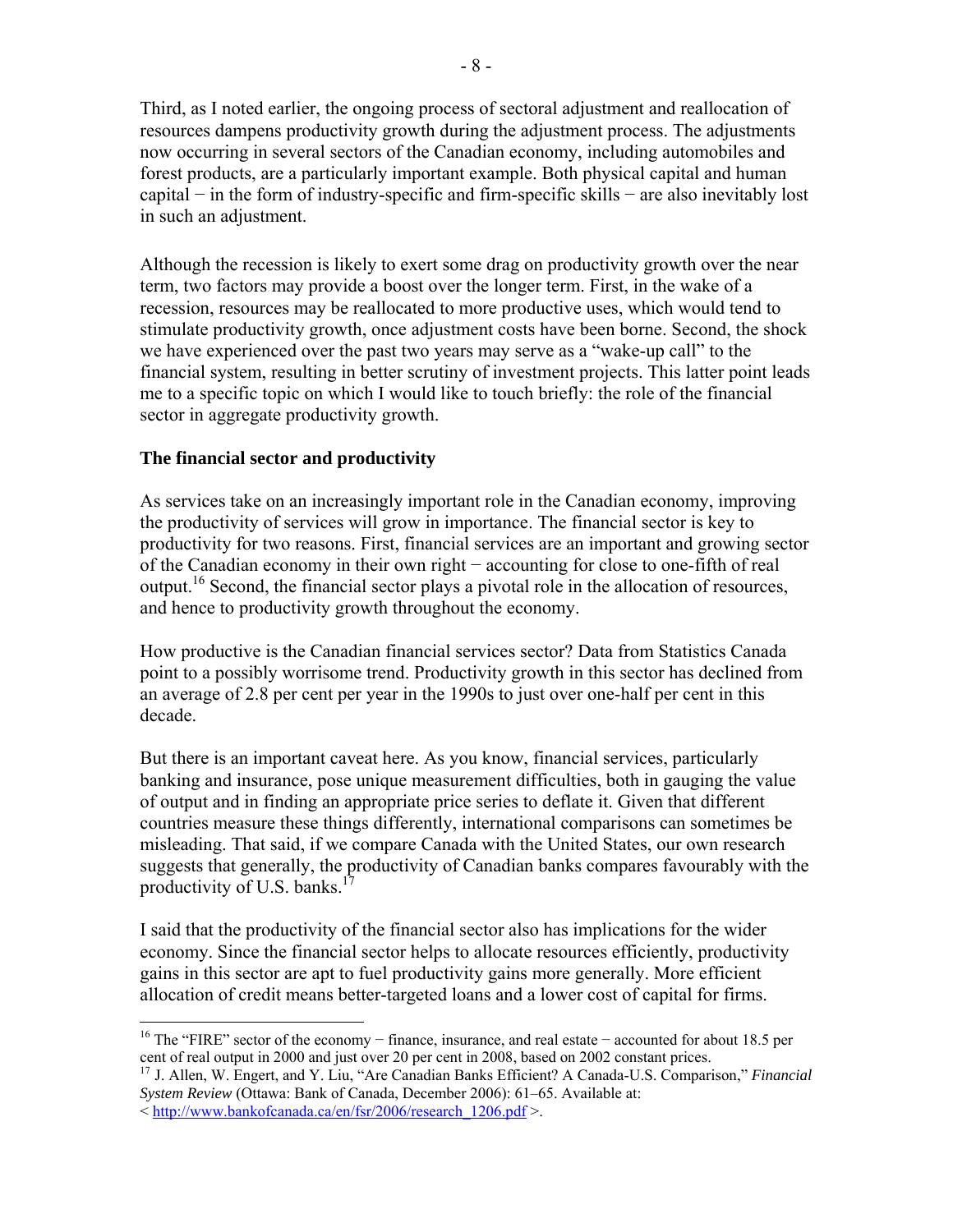These gains, in turn, spread into the wider economy, supporting better-targeted investment by firms. A Bank of Canada working paper concluded that the overall level and quality of financial services is an important influence on long-run economic growth.18 In other words, the most important issue is not markets *versus* intermediaries − but how to ensure the proper functioning of *both* markets *and* intermediaries.

Both the stability and the efficiency of the financial system are important for long-run economic growth. A system that is prone to crises is unlikely to support sustained growth. Credit booms are also a problem: Rapid increases in credit can ultimately hamper productivity growth when insufficient attention is paid to allocation decisions, when the link between the borrower and lender is broken or not adequately monitored, and when risks are ignored or mispriced. A well-functioning financial system creates the incentives to manage the risks associated with financial innovation, in the context of an appropriate regulatory framework.

I'd now like to draw some of these threads together by discussing what policy can do to help.

# **The role of policy**

The combination of factors that are thought to explain Canada's productivity problem suggests that efforts to tackle the productivity challenge must be broad based. Appropriate labour market policies, tax structure, competition policy, and an open trading system can all help to boost productivity. Let me say a few words about the Bank of Canada's roles in monetary policy and financial system policy.

Since 1991, Canada's monetary policy has been guided by an explicit inflation target. While we have been successful in meeting the target  $-$  for the past 15 years, inflation has averaged almost exactly 2 per cent  $-$  it's important to remember why inflation control is so crucial. Low, stable, and predictable inflation contributes to better economic performance. It enables clear price signals to be sent, which in turn helps people to make wise borrowing and investment decisions and thus makes the economy more resilient to economic shocks.

The Bank of Canada also has important responsibilities in supporting a stable and efficient financial system, which is critical to long-run growth. The Bank's work on financial stability is carried out in collaboration with federal and provincial regulators and other public sector partners, and as a member of international bodies. One important responsibility is financial system surveillance − identifying, monitoring, and reporting on risks to the financial system. The Bank also oversees Canada's clearing and settlement systems, providing liquidity, both on a regular basis and in times of stress, and acts as the lender of last resort. Stemming from this responsibility, the Bank has been undertaking initiatives to maintain continuously open core financial markets.

 $\overline{a}$ <sup>18</sup> V. Dolar and C. Meh, "Financial Structure and Economic Growth: A Non-Technical Survey" (Working Paper No. 2002-24, Bank of Canada, 2002). Available at:

<sup>&</sup>lt; http://www.bankofcanada.ca/en/res/wp/2002/wp02-24.pdf >.